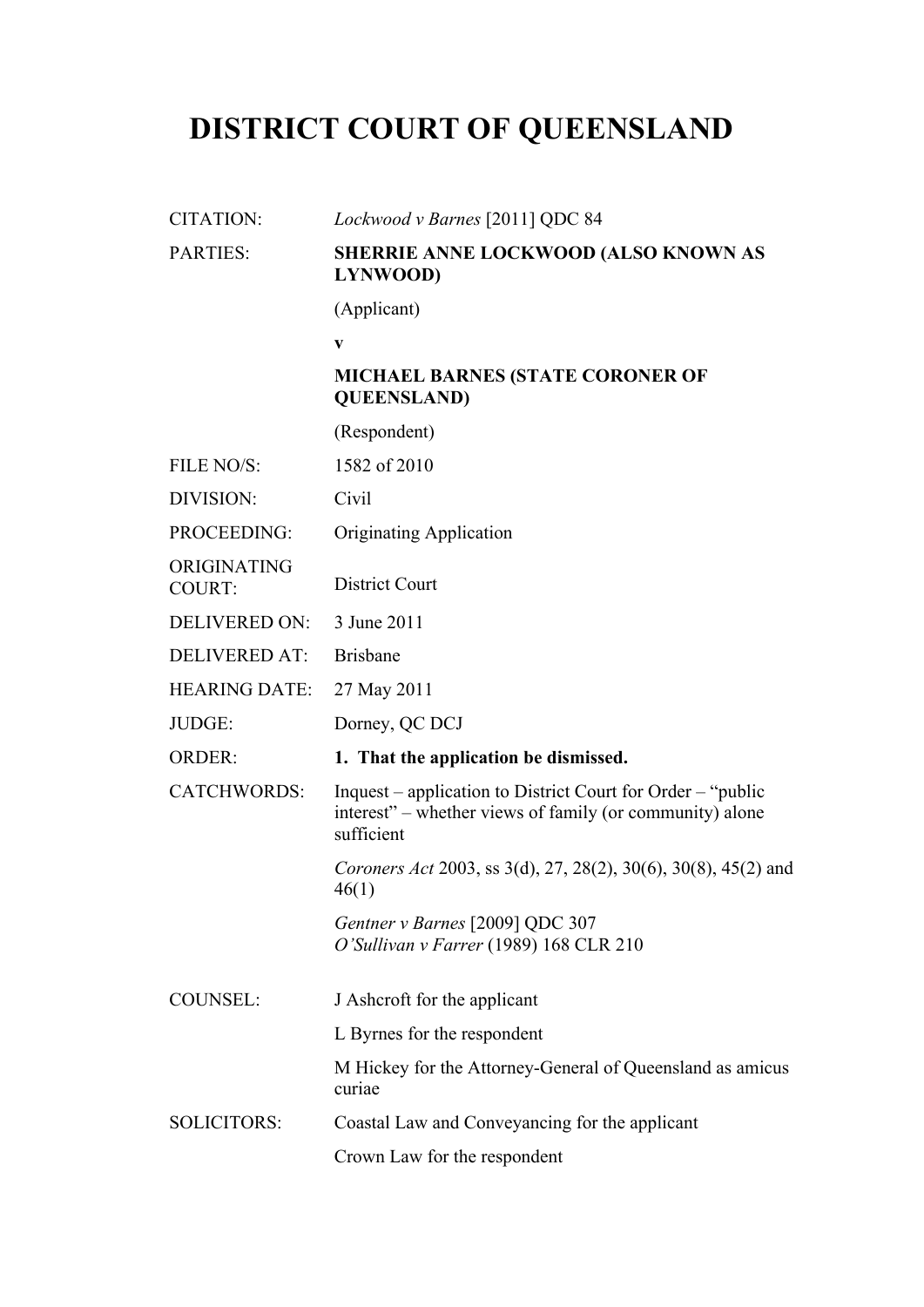# **Introduction**

- [1] Cherish Rose Van Brugh was born on 22 February 2007. She died on 9 July 2008 at Russell Island. She was then 16 months old. This was a tragic death of an indigenous infant. Hopefully, now, this kind of outcome can be prevented in the future.
- [2] The mother of Cherish is the present applicant, Sherrie Anne Lockwood. She seeks, by an Originating Application, an order pursuant to s 30(8) of the *Coroners Act* 2003 that an inquest be held into the death of Cherish, in circumstances where the State Coroner has refused to hold an inquest.
- [3] The proceeding came on before me for hearing on 27 May 2011. The respondent appeared, but sought leave to withdraw on the basis that the respondent intended to abide the order of the court (save as making submissions, if any, on costs). That leave was granted. The Attorney-General of Queensland sought leave to appear as *amicus curiae*. That leave was also granted.
- [4] The supporting material was contained in two affidavits of Carlo Bianchino (the applicant's solicitor) and the affidavit of the applicant. It was intimated on the applicant's behalf during oral submissions that it was intended to call the applicant to give, orally, further evidence. When I enquired as to the nature of that evidence, it was stated that the applicant now remembered that there was a cannula placed in her child's arm – when earlier admitted to the Paediatric Emergency Department at the Mater Children's Hospital – in the paediatric emergency ward, on 7 July 2008. That intimation was never pressed, possibly for reasons which I will canvass later.
- [5] Written submissions were given to the Court on behalf of the applicant and on behalf of the Attorney-General.

#### **Background**

- [6] On 7 July 2008, the Queensland Ambulance Service, attending to treat a sibling of Cherish for chickenpox, observed that she was dehydrated and, so, arranged for her to be transferred by boat and ambulance from Russell Island to the Mater.
- [7] Cherish was seen by Dr Colleen Poole. From her clinical examination, Dr Poole thought Cherish might have right lower lobe pneumonia. Although an x-ray, reviewed by a radiologist, did not show any consolidation or pneumonia, since Dr Poole still heard a decreased air entry, she decided to treat her with the antibiotic "Amoxicillin". Dr Poole, on review, an hour later, noted that Cherish appeared to be happier. Thereafter she was discharged at 1.15 am on 8 July 2008 with instructions for the applicant to continue with Amoxicillin and Hydrolyte, and to treat her fever with pain medication. After waiting until dawn for boat transport, the family returned to Russell Island.
- [8] For most of the rest of that day Cherish slept. She did not eat very much; but she was given two bottles of the Hydrolyte and water mix. The applicant thought her daughter's temperature was a little high, but otherwise she indicated that she was fine.
- [9] At around at 2.00 am on 9 July 2008 Cherish awoke. The applicant gave her a bottle of milk but she, subsequently, vomited. At 5.50 am the applicant noticed Cherish had a temperature, was really sleepy and had no energy. The applicant took her to the shower. While showering Cherish, the applicant noticed a discolouration to her right foot and ankle which was purple in colour. The applicant thought that it looked like a bruise.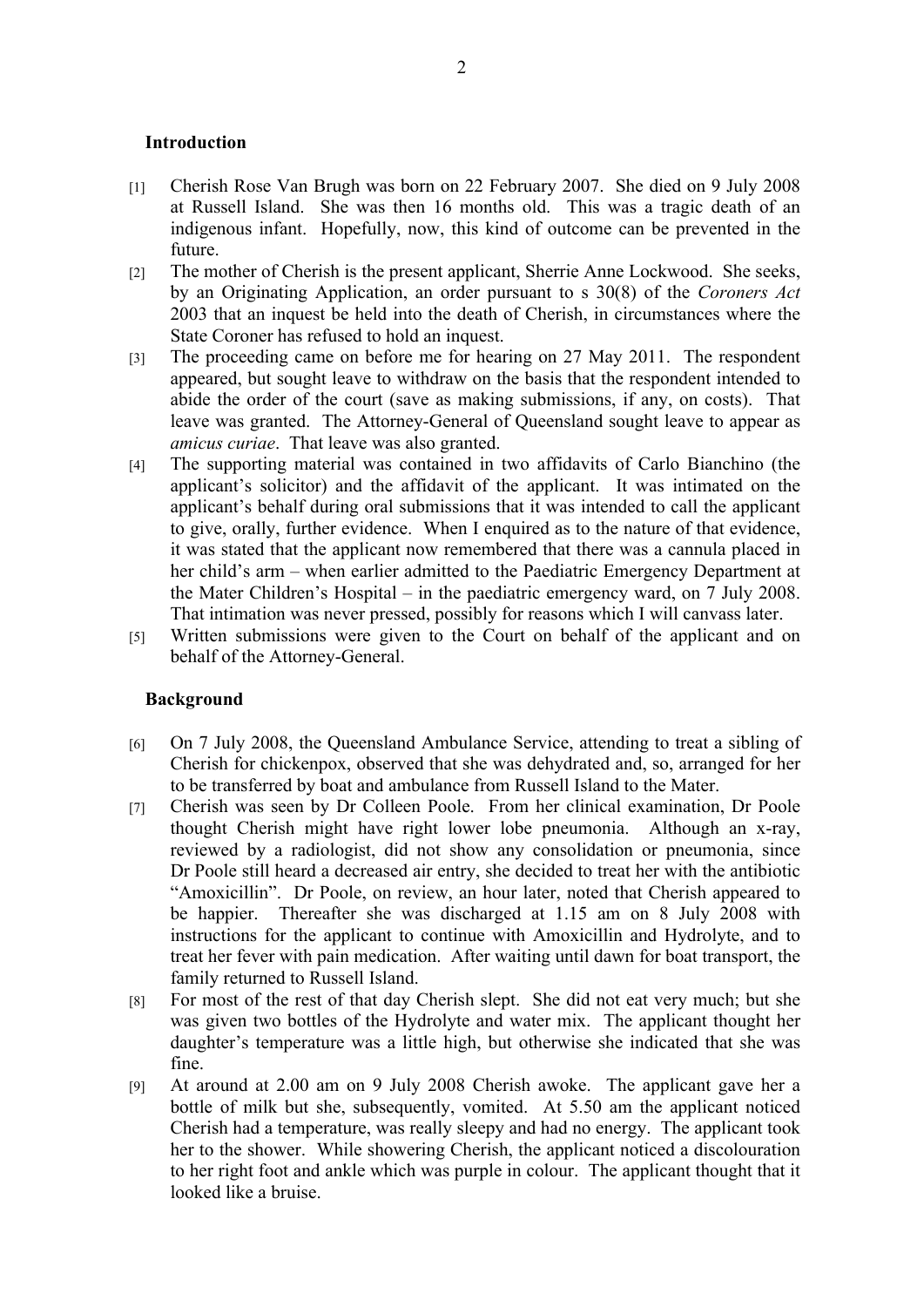- [10] Cherish's father called an ambulance. Upon arrival, the ambulance officers noted a rash, and checked Cherish's heart rate and blood pressure. Her heart rate went down from 220 bpm to 40 bpm in a short period of time, which led to CPR being commenced. Cherish could not be revived and was pronounced dead at 8.25 am.
- [11] On 10 July 2008, an autopsy was performed on Cherish. The autopsy report, dated 5 January 2009 and conducted by Dr Williams, a pathologist, stated that the cause of death was "staphylococcus aureus sepsis". On the same day a "Form 1– Report of Death to a Coroner" was received by the Coroners Court.
- [12] Three specialist medical reports have now been obtained by the Coroner's Office. Two were reports of Dr Don Buchanan, a Forensic Medical Officer with the Clinical Forensic Medical Unit in Queensland Health. The first was dated 9 February 2009. The second was dated 16 November 2009 and followed upon a request made from the Office of the State Coroner for a further report which specifically sought that Dr Buchanan review a statement made by Dr Colleen Poole dated 6 June 2009 and provide a formal response to a report of Dr Michael Whitby dated 6 May 2009 (who was, among other accredited specialties, registered in the State of Queensland in the specialities of Internal Medicine, Infectious Diseases and Pathology (Medical Microbiology). He held the position of Director, Infection Management Services (Southern Queensland), based at Princess Alexandra Hospital, Brisbane and Director, Centre for Health Care Related Infection Surveillance Prevention, Brisbane. He was also an Associate Professor of Medicine, University of Queensland and Visiting Associate Professor, School of Public Health and Community Medicine, University of New South Wales. With respect to paediatric experience, he stated that although he did not practice as a Paediatric Infectious Diseases Physician, he has done so in the past and did, on occasions, treat infectious diseases in children. Even so, he confined his opinion to areas that were common to both paediatric and adult infectious diseases and also encompassed by the speciality of medical microbiology. Dr Buchanan was also requested to consider whether the measures that the Mater had put in place in response to deficiencies identified were "sufficient".
- [13] It is clear that Dr Buchanan was critical of the original treatment given at the Mater Hospital. It is also clear that he was, unsurprisingly, sympathetic to the applicant's case, within the confines of giving his objective medical views.
- [14] Concerning the direct medical issues raised, Dr Buchanan reached the following conclusions in his second report.
- [15] First, concerning Dr Poole, after noting that the applicant was advised to treat Cherish's fever with Panadol or Neurofen and advised that Dr Poole would be happy to see Cherish again if her mother had any concerns, it was observed that, while not documented in her medical notes, Dr Poole did re-examine Cherish an hour after the initial consultation and found her to be better, with her heart rate and breathing rate decreased. He noted that the details of such a decrease were not stated and there were no medical or nursing notes provided that documented such observations.
- [16] Secondly, with respect to Dr Whitby's report, Dr Buchanan advised that he considered this specialist, whom he had recommended as the person to be engaged, had addressed Dr Buchanan's areas of concern regarding the treatment of the pneumonia. Dr Whitby had considered the diagnosis of right lower lobe pneumonia was an appropriate diagnosis in the circumstances because, even in the indigenous population, pneumococcus is the most common cause of bacteria (which is sensitive to penicillin). Therefore, a penicillin such as oral Amoxicillin was the appropriate treatment. He also noted Dr Whitby's consideration of the prevalence of non-multi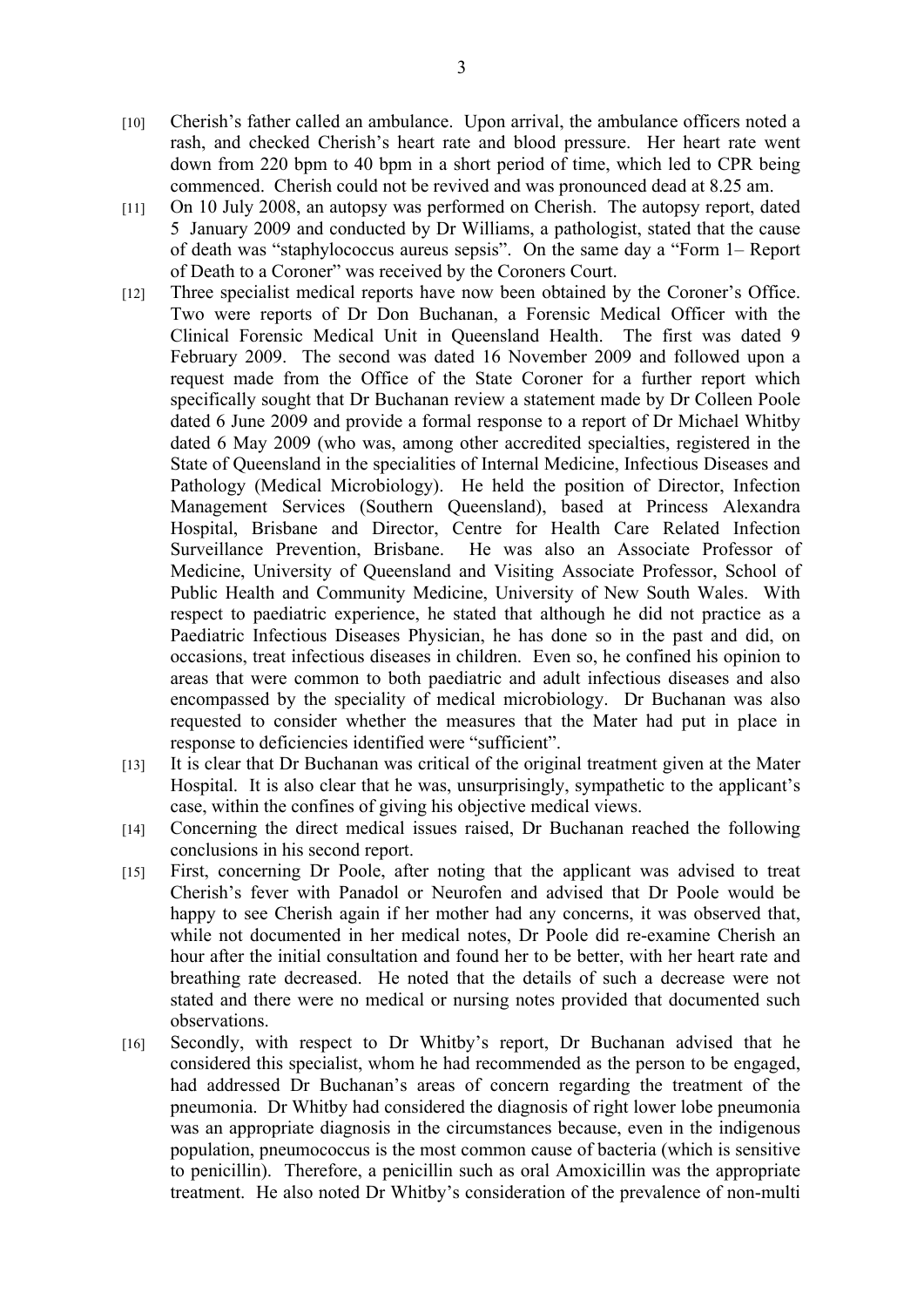resistant MRSA (methicillin resistant staphylococcus aureus) is high in indigenous communities but that, since it has spread into the general community, the fact that the patient was an aboriginal child did not of itself mean that this organism should have been suspected, particularly without any preceding history of skin or soft tissue infections either in the patient or close contacts. Dr Whitby judged that the illness did not seem to warrant intravenous antibiotic therapy.

- [17] Thirdly, as for the prospect of what might have happened if Cherish had been admitted as an in-patient, Dr Whitby considered that she would have been given a penicillin antibiotic initially and that, since Cherish did not rapidly deteriorate soon after she was sent home, if she had remained in hospital, it might have been some hours before antibiotic therapy was altered by hospital staff to cover the community acquired MRSA. In addition, when Cherish's condition did deteriorate, it suggested a rapid progression of the infection and, as such, it was entirely possible that this would have occurred in any event even if appropriate antibiotics had been commenced.
- [18] Fourthly, as for the Root Cause Analysis (RCA) conducted by the staff of the Mater, the Hospital itself, in a letter of 2 June 2009, detailed the extent to which the RCA recommendations had been implemented by that institution. It was Dr Buchanan's opinion that it was sufficient to state that, collectively, the implementation of wideranging and appropriate measures addressed the deficiencies identified. In particular, action had been taken to expand the Clinical Practice Guidelines to highlight the increased susceptibility of indigenous children to certain infections, including the issuing of guidelines by the Infectious Diseases Paediatric Infection Service. It was Dr Buchanan's conclusion concerning the RCA, and its implementation, that these measures together have adequately addressed the formulation and documentation of discharge plans and appropriately involved the parents in the process.
- [19] Finally, with respect to the suggestion that a further opinion be obtained, from a paediatric emergency physician, Dr Buchanan concluded that he was not sure how this would further assist.
- [20] Besides the various medical reports obtained, there was a report from Queensland Ambulance, statements from Nurses Oliver and Ayers, reports from and medical records of the Mater Hospital, and a detailed eight page statement from the applicant who expressed the view that, after discharge from the Mater Hospital, Cherish seemed fine, she was sleeping and, in holding her, she seemed fine. There were also printouts obtained from computer records of both the Police and Ambulance.

# **Applicable Principles**

- [21] Section 30(6) of the *Coroners Act* states that, if the State Coroner refuses an application to hold an inquest, the person may apply to the District Court. Without going into the details here about how the application came to be made to the State Coroner, that is the applicable provision. By s 30(8) the District Court may order that an inquest be held if satisfied it is in the "public interest" to hold the inquest.
- [22] Since it has not been suggested by the applicant that the Coroner was required, pursuant to s 27 of the *Coroners Act,* to hold an inquest, it is to s 28 that the next consideration is directed. Given that this is a reportable death, s 28(2) provides that, in deciding whether it is in the public interest to hold an inquest, the Coroner may consider both the extent to which drawing attention to the circumstances of a death may prevent deaths in similar circumstances happening in the future and any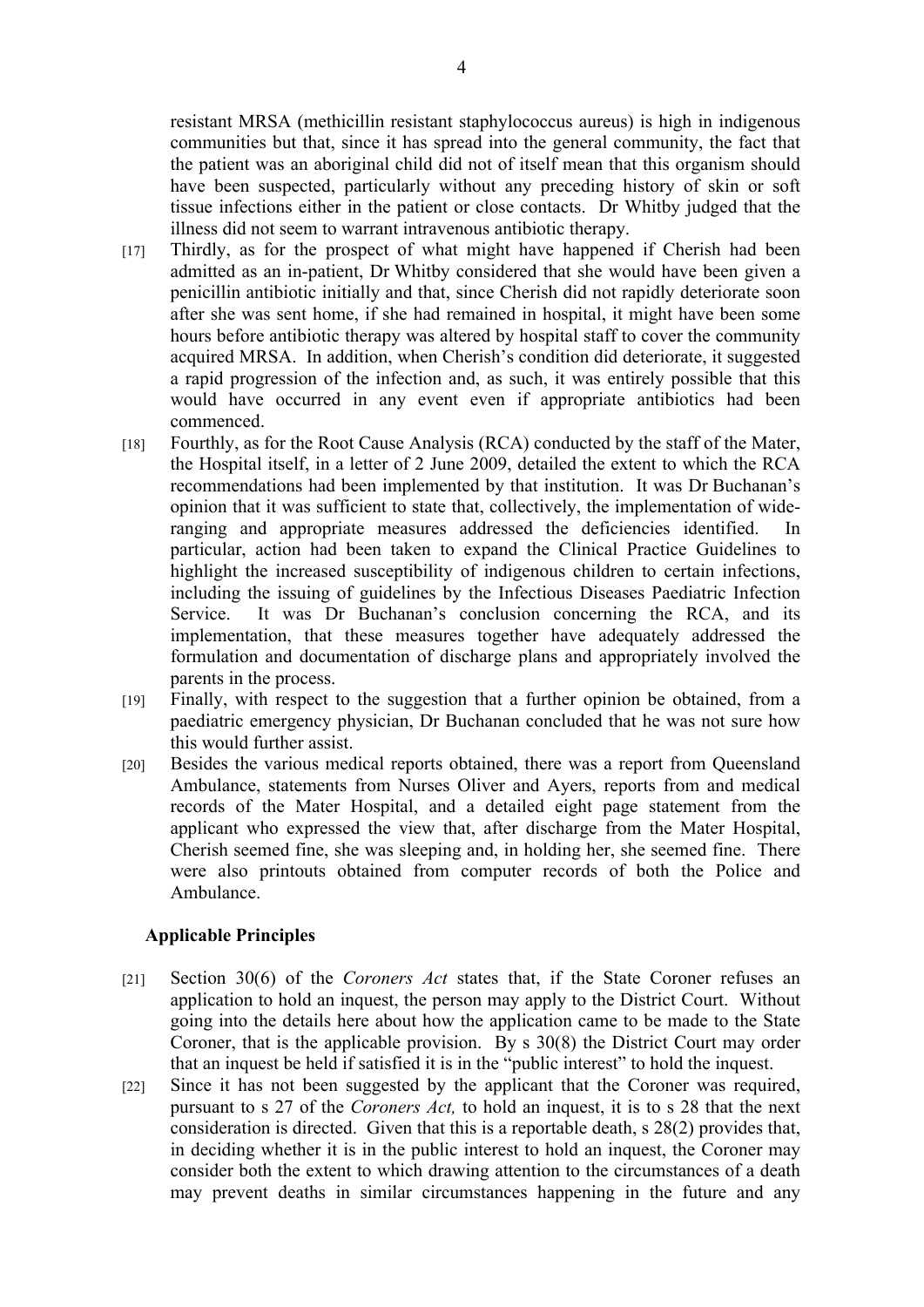guidelines issued by the State Coroner about issues that may be relevant to the decision: see paragraphs (a) and (b). Although Guideline 8.1 was raised in a document, "Outline of Argument", contained in a List of Documents filed 22 July 2010, it neither was tendered in full nor was it further referred to in the later written and oral submissions of the applicant. With respect to the "views" of the family or other significant members of the community, the quotation states that an inquest should be held where those views are "*such* that an inquest *is likely to assist* maintaining public confidence in the administration of justice" (emphasis added).

- [23] The object of the Act, as stated in s 3 of the *Coroners Act,* relevantly, by paragraph (d), is to, amongst other aspects, help to prevent deaths from similar causes happening in the future by allowing coroners at inquests to comment on matters connected with deaths, including matters related to public health or safety, or the administration of justice.
- [24] The only case that appears to have considered these provisions is the decision of Robertson DCJ in *Gentner v Barnes* [2009] QDC 307. Robertson DCJ limited his investigation to material that was in the State Coroner's file. Nevertheless, he stated that he was not convinced that the wording in the then s 30(7) of the *Coroners Act* meant that the Court will only consider circumstances in existence at the time the request is made. I have permitted reference to be made to a recent affidavit of the applicant sworn 24 May 2011. I am of the view that, since the application is not for a review of any administrative decision (bringing into operation the various grounds upon which judicial review of administrative acts is based) and since the application is not an appeal from the decision of the State Coroner, the District Court is able to look at all material as it exists at the date the application is heard, subject to issues as to relevancy, weight, appropriate notice and, perhaps, an adjournment of the hearing of the application.
- [25] With respect to the conclusions reached by Robertson DCJ, I agree that the relief sought should be granted rarely or sparingly, and that regard should be had to the specialist nature of the Office of the State Coroner, including resourcing issues. I also agree that the phrase "in the public interest" involves a discretionary value judgment of the kind identified in *O'Sullivan v Farrer* (1989) 168 CLR 210 in the judgment of Mason CJ, Brennan, Dawson and Gauldron JJ, at 216. But I do not agree that – while it is unnecessary to conclude that the decision of the State Coroner is erroneous – it is sufficient for an application to succeed that the views of the family of the deceased, or the local community, are such that an inquest is likely to assist to maintain public confidence in the administration of justice, unless one reads into the term "such" an unexpressed qualifier such as "in all the relevant circumstances". All these matters are discussed in paragraph [38] of *Gentner.* The last expressed conclusion was said to be in addition, or as an alternative, to establishing such uncertainty or conflict of evidence so as to justify the use of judicial forensic processes. I agree that the "views" of relevant persons are a factor to be brought into account and that such things as uncertainty or conflict in evidence are factors which will also affect the decision to be made. But it can only be that such views are to be taken in the context of the factual matrix of the circumstances of the death and of the investigation of it (if any) – in which uncertainty and conflict might play a part – to determine whether the touchstone of "public interest" has been triggered. It is only then that a decision can be made whether the views satisfy the required likelihood. Of course, in *Gentner*, the uncertainty and conflict of evidence, given the range and extent of it, when taken with the impact on public confidence (particularly having regard to the extent to which the views of the family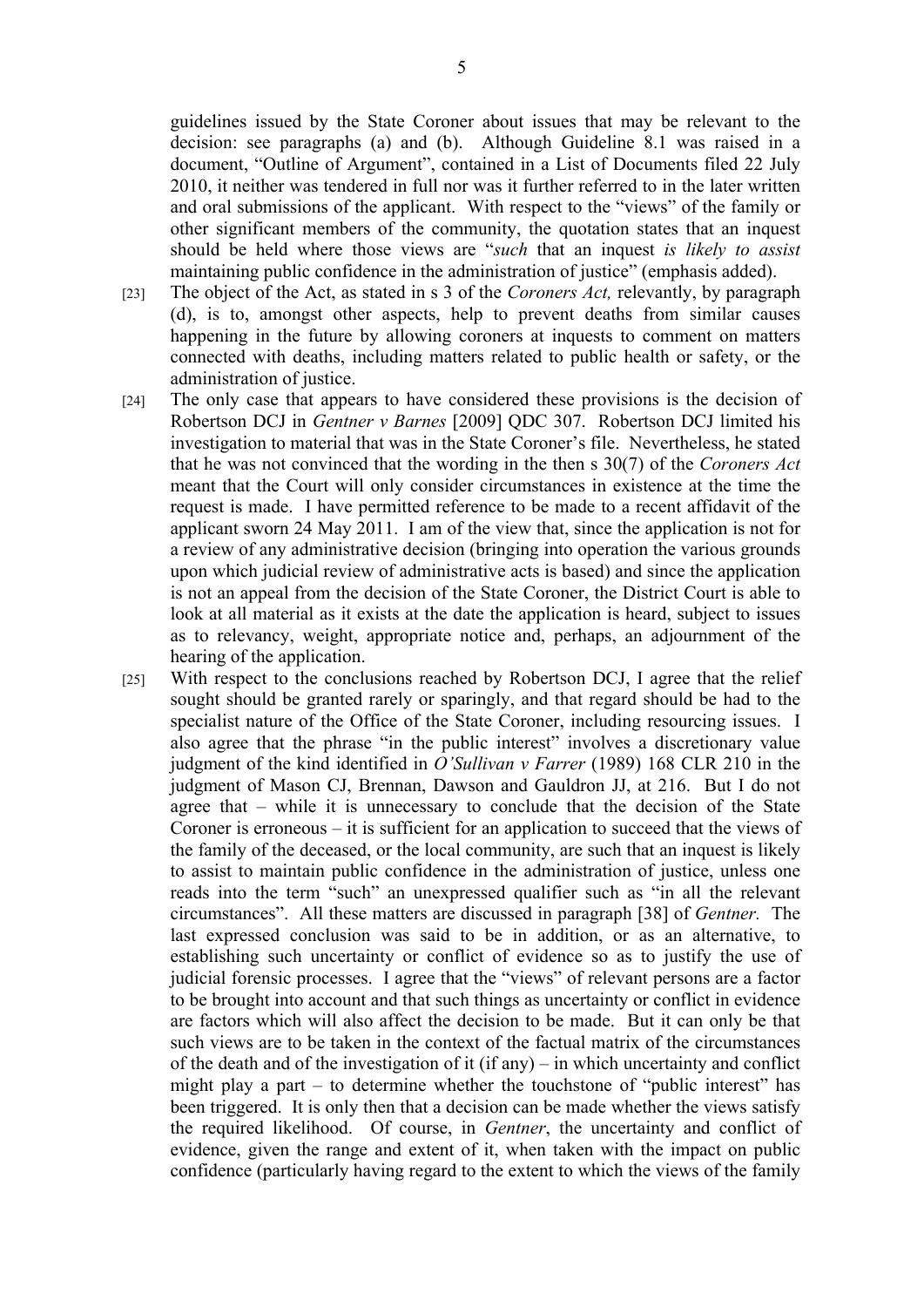were taken into account), justified the use of the procedures available for holding an inquest.

# **Specific Issues raised by applicant**

- [26] The first substantive matter raised is that "closer hospital care available" was not utilised. It is difficult to see, in circumstances where Cherish was admitted to the Paediatric Emergency Department of a major children's hospital in Brisbane such as the Mater, that there needs to be any further investigation of that non-utilisation on 7 July 2008.
- [27] The next matter is criticism of the content of the statement by Ms Debbie Ayers, a clinical nurse on duty at the Mater at the relevant time. While it is obvious there is some inadequacy in the documentation provided by this person, there is absolutely no basis presented to this court which suggests that the accuracy of Ms Ayers' recollection of the salient events "is somewhat questionable". As with many other matters raised, the applicant's counsel merely threw the issues into the air without any focussed enquiry on why it should lead to an order being made in the public interest. This is illustrated by the other criticism of Ms Ayers with respect to her determination that Cherish did not require "urgent treatment". It is not clear at all that there is any medical evidence that suggests that, on the facts known and on the systems then in place at the Mater, it is established that she did require urgent treatment. As for the criticism of what Ms Ayers did with the information provided by the ambulance officer, while it is true that there was no diagnostic printout as to Cherish's temperature, it becomes irrelevant whether or not Ms Ayers entered that temperature into the computer system or whether there was a computer system error which "lost" the information. This is in light of the steps now taken by the Mater following the RCA, and the knowledge, reviewed by Dr Buchanan, that Dr Poole in fact had about such things. That knowledge included that fact that Dr Poole recollects Cherish's "fever" to have been 39.2 degrees Celsius. That itself is consistent with Nurse Ayres' recollection that the Ambulance Office told her it was "about 39 degrees". Earlier recordings by the Queensland Ambulance officers were lower.
- [28] The next matter raised concerns the isolation of Cherish. She was so isolated due to her potential earlier exposure to chickenpox. Although it is clear from the documentation that she was dehydrated at the time, the criticism that she was not placed in a position which promoted constant monitoring does not suggest that she was not properly re-hydrated and does not suggest that the RCA has failed to address the classification of a patient such as her (which is the subject of the criticism).
- [29] The next matter to be dealt with is the statement made by a relevant police officer and its "inconsistency" with the report of Dr Williams, the pathologist, and in particular, the observation by the police that Cherish was wearing a "(clean) disposable nappy" in contrast to a urine soaked disposable nappy that was observed during the autopsy. But this in no way suggests that the relevant advice as to hydration was not given by Dr Poole or not understood and followed by Cherish's mother. Again, when it was inquired of counsel for the applicant as to whether there was any suggestion of error or inadequacy shown by any medical practitioner, particularly resulting from any suggestion to the contrary by a paediatric specialist, arising from these "conflicts", the response was simply that these raised issues of conflict and inconsistent recordings. Since there is no evidence which in any way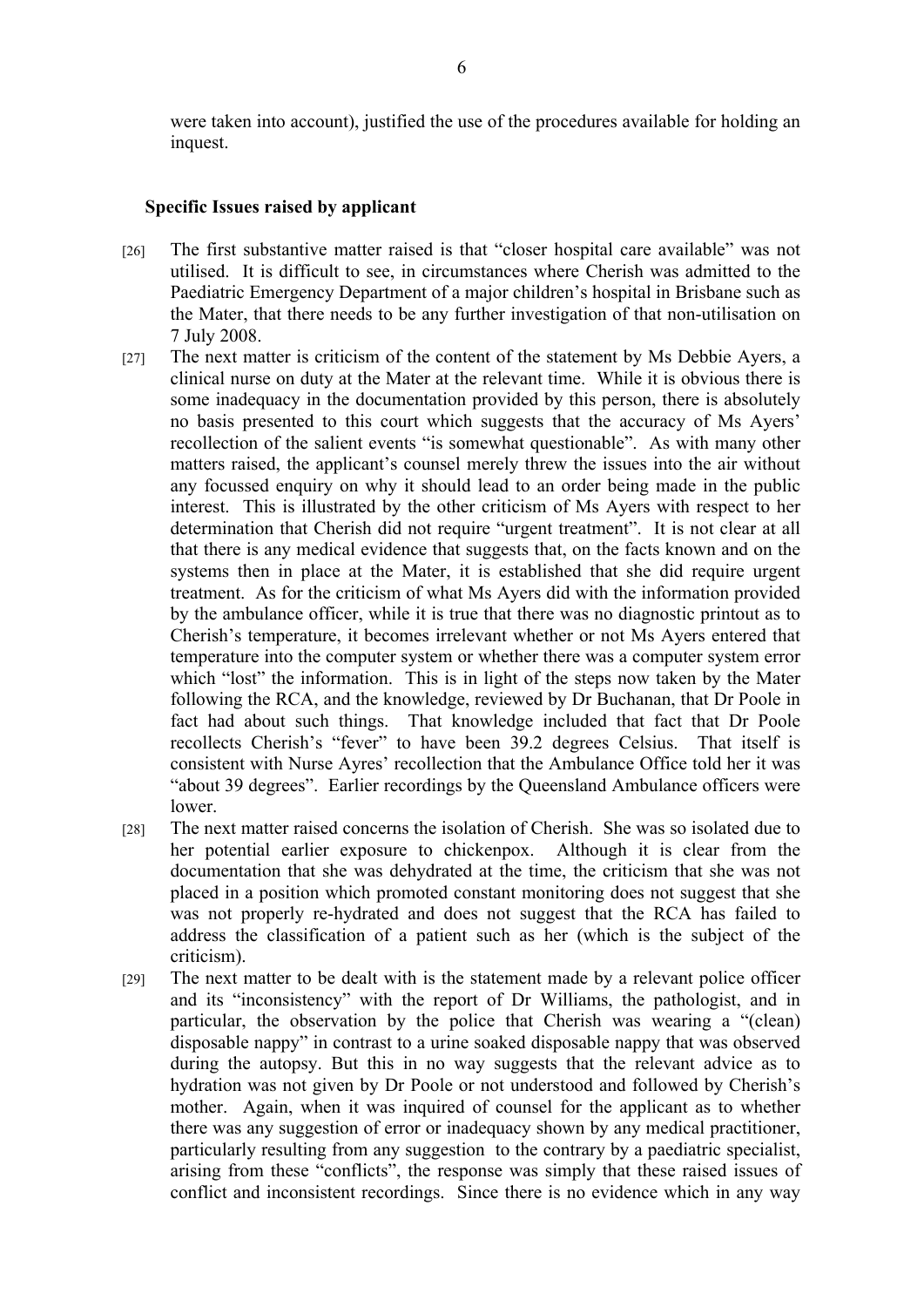suggests that any of the medical opinions expressed are, even slightly, erroneous or that any conflicts, where the evidence relied upon is cogent, would have any effect on the conclusions so far reached by the medical specialists, is difficult to see how mere conflicts as those generate the requirement for the satisfaction of "public interest", either alone or with other matters canvassed.

- [30] A similar problem attends upon the non-reporting of lesions on Cherish's body by Dr Williams in his autopsy report (i.e. that no lesions were seen during the postmortem examination). It is therefore highly unlikely that those "crusted skin" lesions" noted while the clinical examination was performed by Dr Poole in the search for evidence of chickenpox are relevant to any potential misdiagnosis, particularly where any sign had totally disappeared such a short time later. In any event, yet again nothing is suggested which in any way indicates that the medical opinions reached are not correct or that identified further investigations still need to be done.
- [31] With respect to the matter of there being no opinion sought from an experienced paediatrician, although Dr Williams, the pathologist, mentioned in his autopsy report dated 5 January 2009 that he recommended that an opinion be sought from an experienced paediatrician, Dr Buchanan's comment – which has been in no way contradicted by any evidence, much less by a process of deductive reasoning to the effect – was that he was not sure how this would further assist. This is quite understandable in light of the medical qualifications of Dr Whitby and in light of the implementation of the RCA after review by the Mater staff.
- [32] The criticisms about the absence of any, or any adequate, follow-up with the parents and family have been acknowledged by the Mater and are the subject of the RCA.
- [33] As to the criticisms of Queensland Ambulance, particularly as to responses on 7 July 2008, again it has not been suggested in any way that the resources available could have been used in any better way. The mere failure to activate the MDT on arrival at the scene on each attendance, with the result that there was no "on-scene time" recorded in the "Mobile Data Network", does not of itself demonstrate any deficiency in the actual response taken. In any event, that criticism is made concerning the time before Cherish was taken to the Mater Paediatric Emergency Department. As for the response of the various authorities on 9 July 2008, the initial criticism is of a failure to press the MTD on arrival. But again its relevance has not been demonstrated, when the approximate time can be easily determined. As for the response being "only" a code 2B, with a response time of some 30 minutes, there has been nothing suggested that the responses, including that by those responsible for the operation of the helicopter, led to any outcome which is materially different from what would have inevitably occurred if all resources available had been appropriately applied. Furthermore, there is nothing to suggest that there are concerns about how such emergencies are reported and prioritised, in the absence of any criticism from anybody with knowledge of those responses that they were other than reasonable in the circumstances. After all, the "000" call was made at 06:53:56 hrs, the paramedic was dispatched at 06:57:35 hrs, he was "enroute" at 07:03:27 hrs and he arrived some time prior to 07:11:00 hrs. Further, the helicopter's "availability" was requested at 07:33:02 hrs and it was dispatched at 07:39:21 hrs.
- [34] With respect to what would have occurred if Cherish had remained in hospital and been monitored, there is nothing to suggest that the conclusion by Dr Whitby – analysed above – is not correct. The additional evidence intimated to be led, orally, from the applicant was that she observed that a cannula was inserted into her daughter's arm. The question that I posed to the applicant's counsel was that,